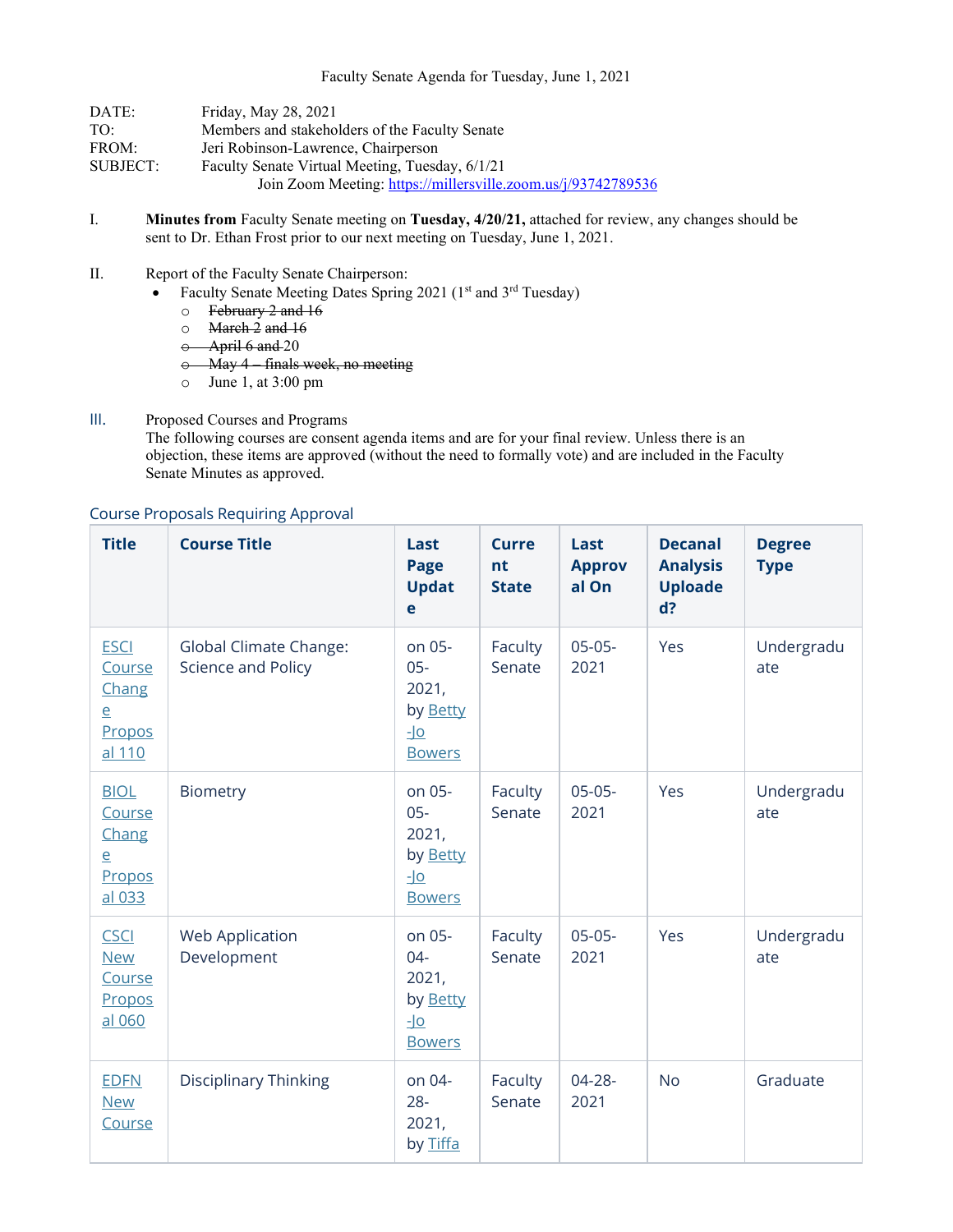| <b>Title</b>                                                         | <b>Course Title</b>                                                     | Last<br>Page<br><b>Updat</b><br>e                           | <b>Curre</b><br>nt<br><b>State</b> | Last<br><b>Approv</b><br>al On | <b>Decanal</b><br><b>Analysis</b><br><b>Uploade</b><br>$d$ ? | <b>Degree</b><br><b>Type</b> |
|----------------------------------------------------------------------|-------------------------------------------------------------------------|-------------------------------------------------------------|------------------------------------|--------------------------------|--------------------------------------------------------------|------------------------------|
| Propos<br>al 064                                                     |                                                                         | n <b>y</b><br>Wright                                        |                                    |                                |                                                              |                              |
| <b>ENGL</b><br>Course<br>Chang<br>$\overline{e}$<br>Propos<br>al 172 | <b>Business Writing</b>                                                 | on 04-<br>$26 -$<br>2021,<br>by Jame<br>s Delle             | Faculty<br>Senate                  | 04-28-<br>2021                 | Yes                                                          | Undergradu<br>ate            |
| <b>EDFN</b><br><b>New</b><br>Course<br>Propos<br>al 063              | Teaching and Learning in<br><b>Secondary Classrooms</b>                 | on 04-<br>$24 -$<br>2021,<br>by Laur<br>en<br><b>Kaiser</b> | Faculty<br>Senate                  | 04-28-<br>2021                 | <b>No</b>                                                    | Graduate                     |
| <b>EDFN</b><br><b>New</b><br>Course<br>Propos<br>al 065              | Inquiry into Inclusive<br>Classroom Instruction                         | on 04-<br>$24 -$<br>2021,<br>by Laur<br>en<br><b>Kaiser</b> | Faculty<br>Senate                  | 04-28-<br>2021                 | <b>No</b>                                                    | Graduate                     |
| <b>EDFN</b><br><b>New</b><br>Course<br>Propos<br>al 066              | Universal Design for<br>Learning: Curricular Access<br>for All Students | on 04-<br>$24 -$<br>2021,<br>by Laur<br>en<br><b>Kaiser</b> | Faculty<br>Senate                  | 04-28-<br>2021                 | <b>No</b>                                                    | Graduate                     |
| <b>NURS</b><br>Course<br>Chang<br>e<br>Propos<br>al 079              | Research Methodology                                                    | on 04-<br>$23 -$<br>2021,<br>by Jame<br>s Delle             | Faculty<br>Senate                  | 04-28-<br>2021                 | Yes                                                          | Graduate                     |
| <b>COMM</b><br>Course<br>Chang<br>$\overline{e}$<br>Propos<br>al 095 | · Survey of History,<br>Structure, and Social Impact<br>of Mass Media   | on 04-<br>$23 -$<br>2021,<br>by Jame<br>s Delle             | Faculty<br>Senate                  | $05 - 10 -$<br>2021            | Yes                                                          | Undergradu<br>ate            |
| <b>COMM</b><br>Course                                                | Theories of Rhetoric                                                    | on 04-<br>$12 -$                                            | Faculty<br>Senate                  | $05-03-$<br>2021               | Yes                                                          | Undergradu<br>ate            |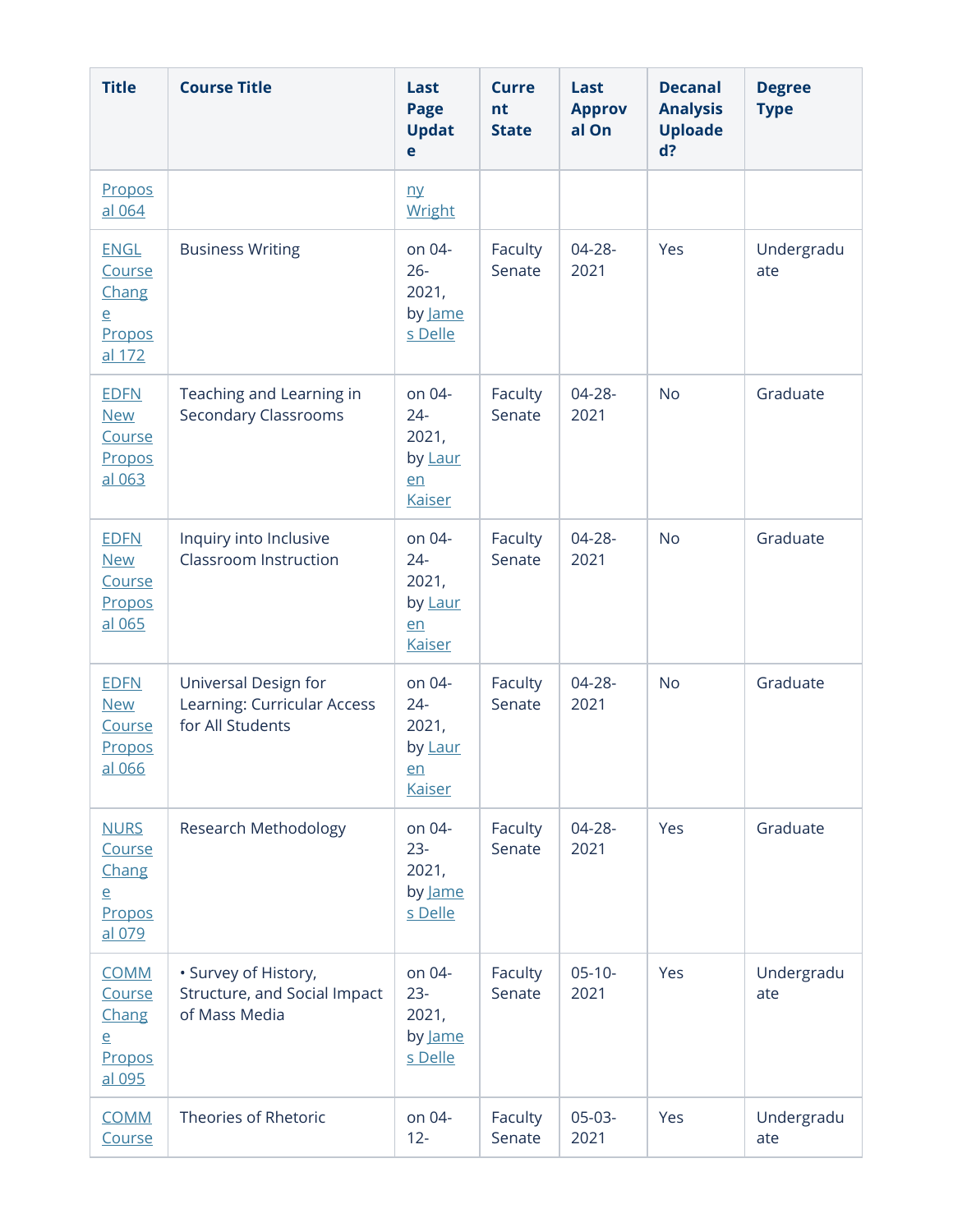| <b>Title</b>                                                         | <b>Course Title</b>                         | Last<br>Page<br><b>Updat</b><br>e                        | <b>Curre</b><br>nt<br><b>State</b> | Last<br><b>Approv</b><br>al On | <b>Decanal</b><br><b>Analysis</b><br><b>Uploade</b><br>d? | <b>Degree</b><br><b>Type</b> |
|----------------------------------------------------------------------|---------------------------------------------|----------------------------------------------------------|------------------------------------|--------------------------------|-----------------------------------------------------------|------------------------------|
| Chang<br>$\overline{e}$<br>Propos<br>al 092                          |                                             | 2021,<br>by Jame<br>s Delle                              |                                    |                                |                                                           |                              |
| <b>GOVT</b><br>Course<br>Chang<br>$\overline{e}$<br>Propos<br>al 030 | <b>Democratic Transitions and</b><br>Trends | on 04-<br>$11 -$<br>2021,<br>by Davi<br>d Owen           | Faculty<br>Senate                  | $04-18-$<br>2021               | Yes                                                       | Undergradu<br>ate            |
| <b>SOWK</b><br>Course<br>Chang<br>$\overline{e}$<br>Propos<br>al 053 | 25                                          | on 04-<br>09-<br>2021,<br>by Laur<br>en<br><b>Kaiser</b> | Faculty<br>Senate                  | $04 - 28 -$<br>2021            | <b>No</b>                                                 | Graduate                     |
| <b>SOWK</b><br>Course<br>Chang<br>$\overline{e}$<br>Propos<br>al 062 | Advanced Field Practicum I                  | on 04-<br>09-<br>2021,<br>by Laur<br>en<br><b>Kaiser</b> | Faculty<br>Senate                  | 04-28-<br>2021                 | <b>No</b>                                                 | Graduate                     |
| <b>SOWK</b><br>Course<br>Chang<br>$\overline{e}$<br>Propos<br>al 055 | <b>Field Practicum II</b>                   | on 04-<br>09-<br>2021,<br>by Laur<br>en<br><b>Kaiser</b> | Faculty<br>Senate                  | 04-28-<br>2021                 | <b>No</b>                                                 | Graduate                     |
| <b>SOWK</b><br>Course<br>Chang<br>$\overline{e}$<br>Propos<br>al 058 | <b>Advanced Social Welfare</b><br>Policy    | on 04-<br>09-<br>2021,<br>by Laur<br>en<br><b>Kaiser</b> | Faculty<br>Senate                  | 04-28-<br>2021                 | <b>No</b>                                                 | Graduate                     |
| <b>PSYC</b><br>Course<br>Chang<br>$\overline{e}$<br>Propos<br>al 079 | Advanced Lab in<br>Developmental Science    | on 04-<br>08-<br>2021,<br>by <u>Jame</u><br>s Delle      | Faculty<br>Senate                  | $05-06-$<br>2021               | <b>No</b>                                                 | Undergradu<br>ate            |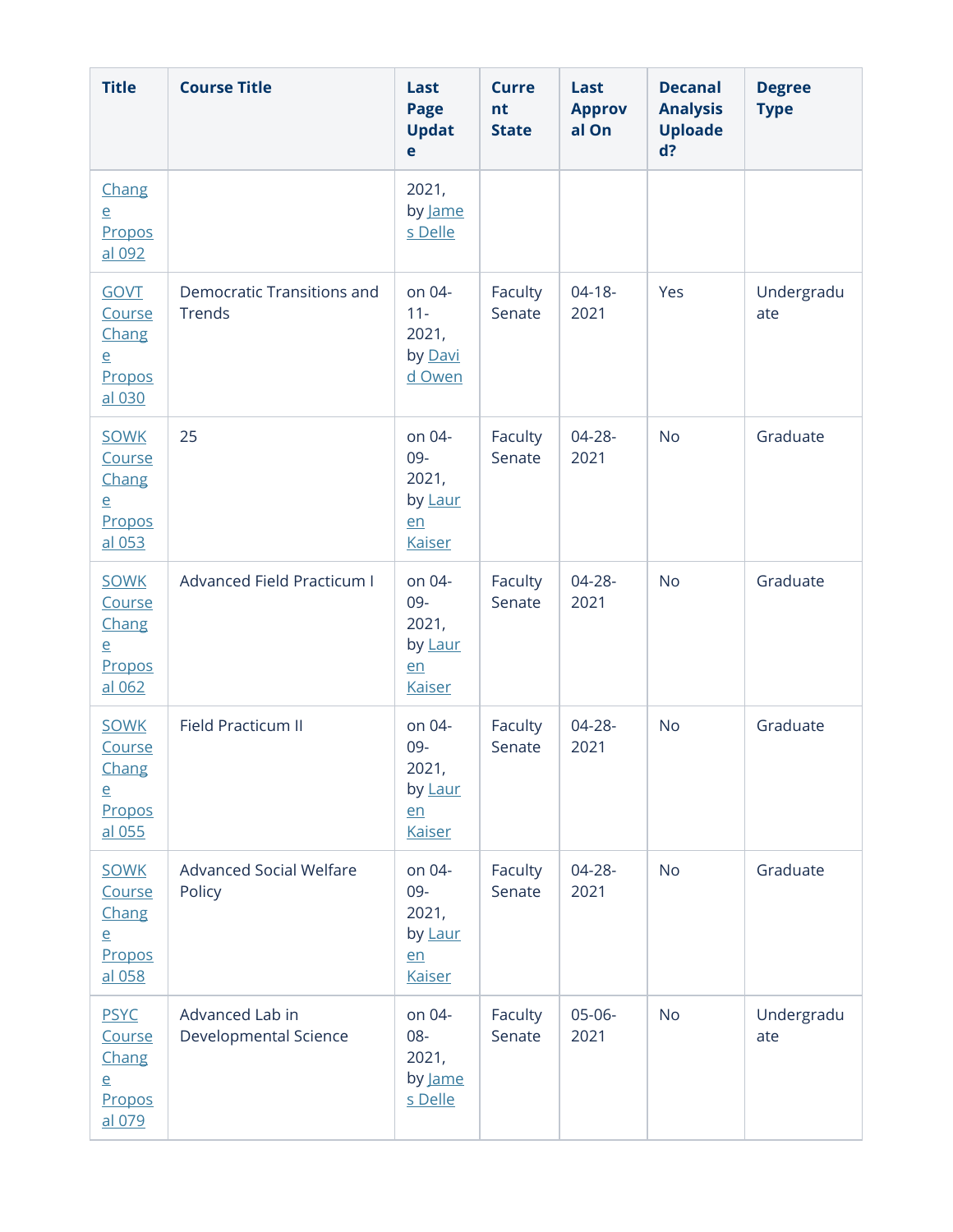| <b>Title</b>                                                         | <b>Course Title</b>                         | Last<br>Page<br><b>Updat</b><br>e                        | <b>Curre</b><br>nt<br><b>State</b> | Last<br><b>Approv</b><br>al On | <b>Decanal</b><br><b>Analysis</b><br><b>Uploade</b><br>d? | <b>Degree</b><br><b>Type</b> |
|----------------------------------------------------------------------|---------------------------------------------|----------------------------------------------------------|------------------------------------|--------------------------------|-----------------------------------------------------------|------------------------------|
| <b>PSYC</b><br>Course<br>Chang<br>$\overline{e}$<br>Propos<br>al 077 | Advanced Lab in Cognitive<br>Psychology     | on 04-<br>08-<br>2021,<br>by Jame<br>s Delle             | Faculty<br>Senate                  | $05-06-$<br>2021               | <b>No</b>                                                 | Undergradu<br>ate            |
| <b>PSYC</b><br>Course<br>Chang<br>$\overline{e}$<br>Propos<br>al 078 | Advanced Lab in Sensation<br>and Perception | on 04-<br>08-<br>2021,<br>by Jame<br>s Delle             | Faculty<br>Senate                  | $04 - 22 -$<br>2021            | <b>No</b>                                                 | Undergradu<br>ate            |
| <b>SOWK</b><br>Course<br>Chang<br>$\overline{e}$<br>Propos<br>al 054 | Field Practicum I                           | on 04-<br>08-<br>2021,<br>by Laur<br>en<br><b>Kaiser</b> | Faculty<br>Senate                  | 04-28-<br>2021                 | <b>No</b>                                                 | Graduate                     |
| <b>PSYC</b><br>Course<br>Chang<br>$\overline{e}$<br>Propos<br>al 052 | Child Psychopathology                       | on 04-<br>$01 -$<br>2021,<br>by Jame<br>s Delle          | Faculty<br>Senate                  | 04-28-<br>2021                 | <b>No</b>                                                 | Graduate                     |
| <b>PSYC</b><br>Course<br>Chang<br>$\overline{e}$<br>Propos<br>al 054 | Internship in Psychology                    | on 04-<br>$01 -$<br>2021,<br>by <u>Jame</u><br>s Delle   | Faculty<br>Senate                  | 04-28-<br>2021                 | No                                                        | Graduate                     |
| <b>PSYC</b><br>Course<br>Chang<br>$\overline{e}$<br>Propos<br>al 057 | Psychological Assessment I                  | on 04-<br>$01 -$<br>2021,<br>by Jame<br>s Delle          | Faculty<br>Senate                  | 04-28-<br>2021                 | <b>No</b>                                                 | Graduate                     |
| <b>PSYC</b><br>Course<br>Chang<br>$\overline{e}$                     | Consultation                                | on 04-<br>$01 -$<br>2021,<br>by Jame<br>s Delle          | Faculty<br>Senate                  | $04 - 28 -$<br>2021            | <b>No</b>                                                 | Graduate                     |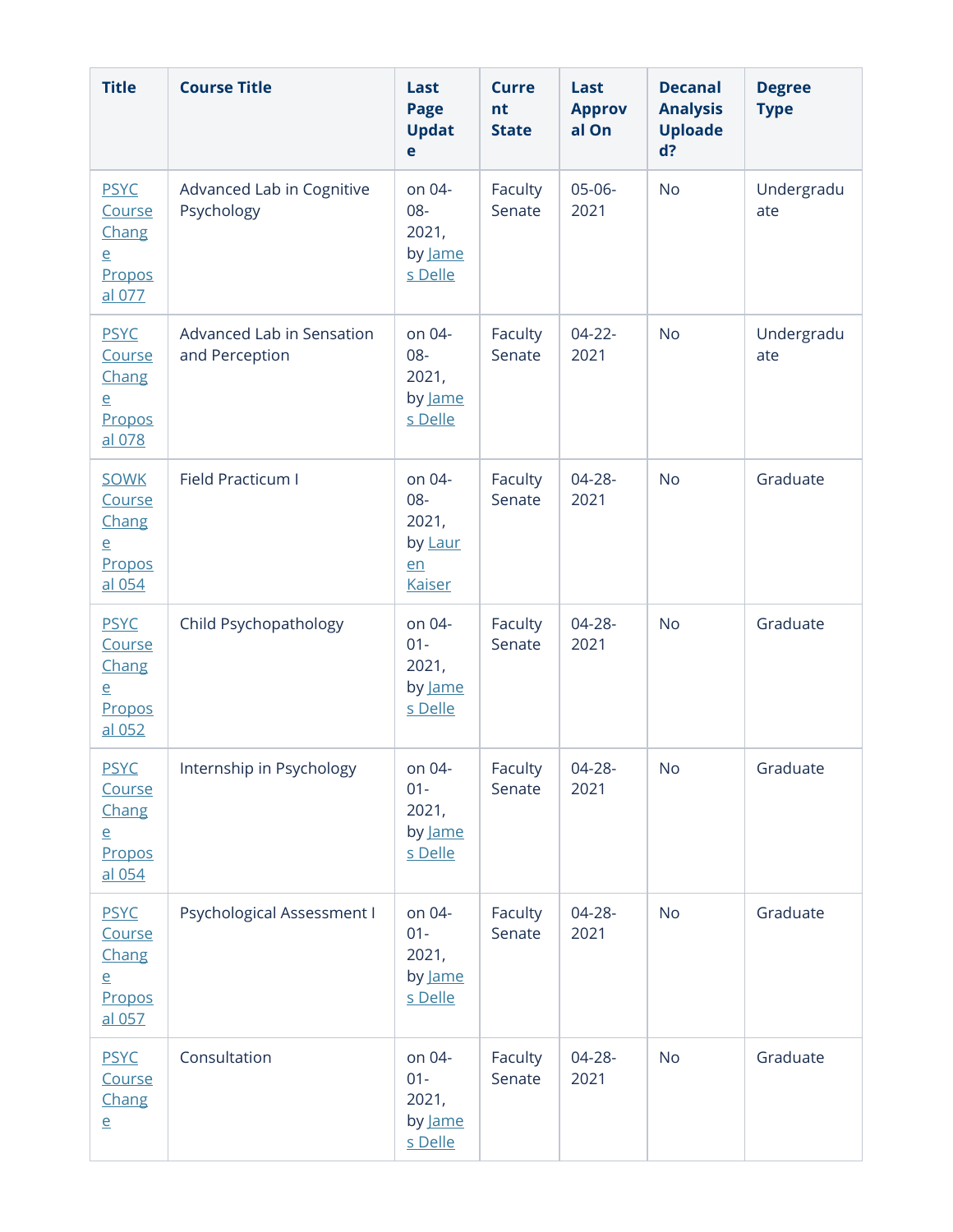| <b>Title</b>                                                         | <b>Course Title</b>                                  | Last<br><b>Page</b><br><b>Updat</b><br>e        | <b>Curre</b><br>nt<br><b>State</b> | Last<br><b>Approv</b><br>al On | <b>Decanal</b><br><b>Analysis</b><br><b>Uploade</b><br>d? | <b>Degree</b><br><b>Type</b> |
|----------------------------------------------------------------------|------------------------------------------------------|-------------------------------------------------|------------------------------------|--------------------------------|-----------------------------------------------------------|------------------------------|
| Propos<br>al 062                                                     |                                                      |                                                 |                                    |                                |                                                           |                              |
| <b>PSYC</b><br>Course<br>Chang<br>$\overline{e}$<br>Propos<br>al 060 | Internship Seminar in<br><b>School Psychology</b>    | on 04-<br>$01 -$<br>2021,<br>by Jame<br>s Delle | Faculty<br>Senate                  | $04 - 28 -$<br>2021            | <b>No</b>                                                 | Graduate                     |
| <b>PSYC</b><br>Course<br>Chang<br>$\overline{e}$<br>Propos<br>al 059 | Practicum in School<br>Psychology                    | on 04-<br>$01 -$<br>2021,<br>by Jame<br>s Delle | Faculty<br>Senate                  | $04 - 28 -$<br>2021            | <b>No</b>                                                 | Graduate                     |
| <b>PSYC</b><br>Course<br>Chang<br>$\overline{e}$<br>Propos<br>al 063 | Assessment of English<br>Language Learners           | on 04-<br>$01 -$<br>2021,<br>by Jame<br>s Delle | Faculty<br>Senate                  | $04 - 28 -$<br>2021            | <b>No</b>                                                 | Graduate                     |
| <b>PSYC</b><br>Course<br>Chang<br>$\overline{e}$<br>Propos<br>al 071 | Clinical Interviewing and<br><b>Appraisal Skills</b> | on 04-<br>$01 -$<br>2021,<br>by Jame<br>s Delle | Faculty<br>Senate                  | $04 - 28 -$<br>2021            | <b>No</b>                                                 | Graduate                     |
| <b>ENGL</b><br>Course<br>Chang<br>$\overline{e}$<br>Propos<br>al 160 | <b>Special Topics in Writing</b><br><b>Studies</b>   | on 04-<br>$01 -$<br>2021,<br>by Jame<br>s Delle | Faculty<br>Senate                  | $04 - 28 -$<br>2021            | Yes                                                       | Undergradu<br>ate            |
| <b>ENGL</b><br>Course<br>Chang<br>$\overline{e}$<br>Propos<br>al 161 | <b>Science Writing</b>                               | on 04-<br>$01 -$<br>2021,<br>by Jame<br>s Delle | Faculty<br>Senate                  | $04 - 28 -$<br>2021            | Yes                                                       | Undergradu<br>ate            |
| <b>ENGL</b><br>Course                                                | <b>Technical Writing</b>                             | on 04-<br>$01 -$                                | Faculty<br>Senate                  | 04-28-<br>2021                 | Yes                                                       | Undergradu<br>ate            |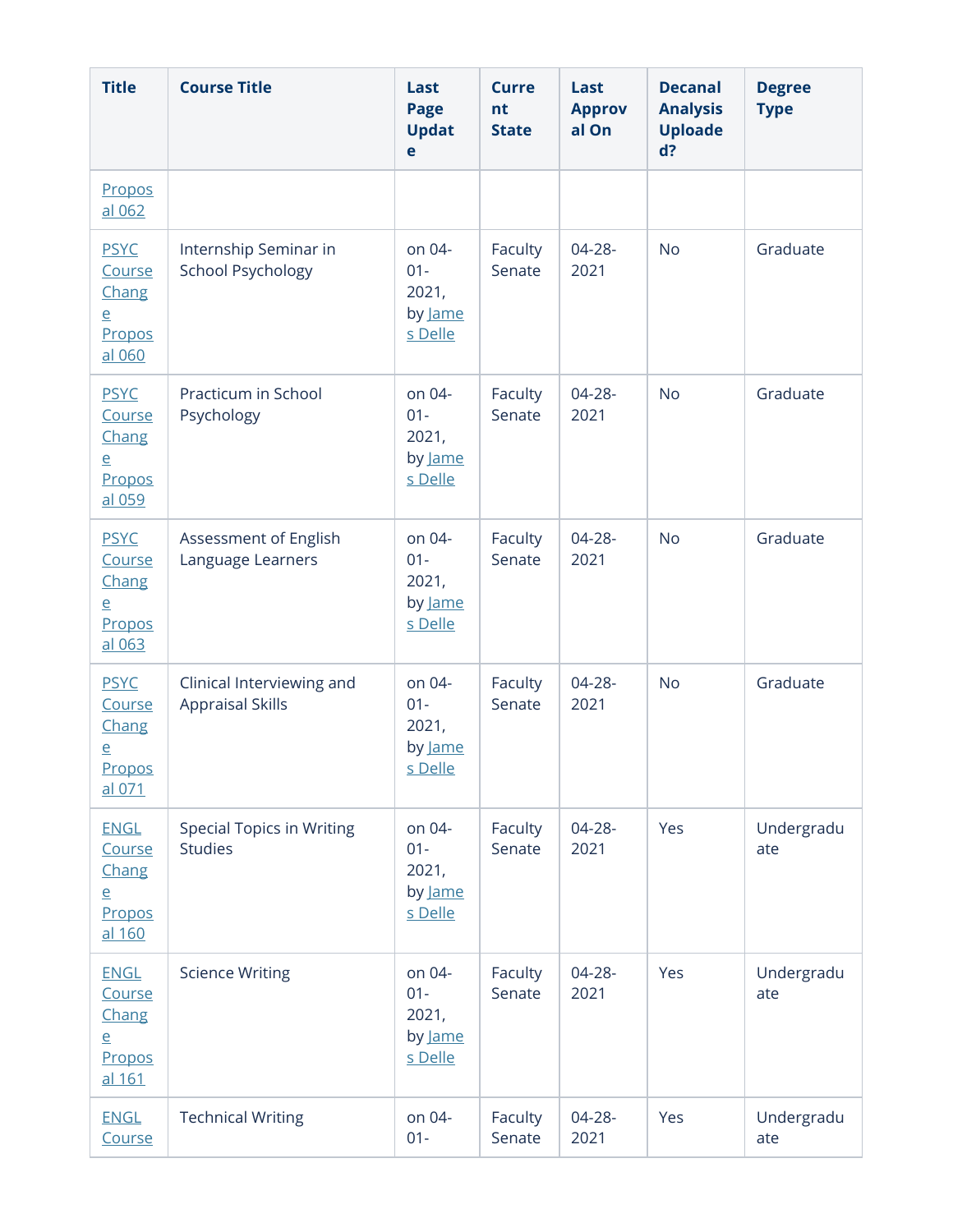| <b>Title</b>                                                         | <b>Course Title</b>                                          | Last<br><b>Page</b><br><b>Updat</b><br>e        | <b>Curre</b><br>nt<br><b>State</b> | Last<br><b>Approv</b><br>al On | <b>Decanal</b><br><b>Analysis</b><br><b>Uploade</b><br>d? | <b>Degree</b><br><b>Type</b> |
|----------------------------------------------------------------------|--------------------------------------------------------------|-------------------------------------------------|------------------------------------|--------------------------------|-----------------------------------------------------------|------------------------------|
| Chang<br>$\overline{e}$<br>Propos<br>al 162                          |                                                              | 2021,<br>by Jame<br>s Delle                     |                                    |                                |                                                           |                              |
| <b>ENGL</b><br>Course<br>Chang<br>$\overline{e}$<br>Propos<br>al 163 | <b>Advanced Composition</b>                                  | on 04-<br>$01 -$<br>2021,<br>by Jame<br>s Delle | Faculty<br>Senate                  | $04 - 28 -$<br>2021            | Yes                                                       | Undergradu<br>ate            |
| <b>EMEE</b><br>Course<br>Chang<br>$\overline{e}$<br>Propos<br>al 095 | Positive Learning<br><b>Environments for All</b><br>Students | on 04-<br>$01 -$<br>2021,<br>by Jame<br>s Delle | Faculty<br>Senate                  | $04 - 22 -$<br>2021            | Yes                                                       | Undergradu<br>ate            |
| <b>ENGL</b><br>Course<br>Chang<br>$\overline{e}$<br>Propos<br>al 165 | Intro to Rhetoric for Writers                                | on 04-<br>$01 -$<br>2021,<br>by Jame<br>s Delle | Faculty<br>Senate                  | $04 - 28 -$<br>2021            | Yes                                                       | Undergradu<br>ate            |
| <b>ENGL</b><br>Course<br>Chang<br>$\overline{e}$<br>Propos<br>al 164 | <b>Craft of Writing</b>                                      | on 04-<br>$01 -$<br>2021,<br>by Jame<br>s Delle | Faculty<br>Senate                  | $04 - 28 -$<br>2021            | Yes                                                       | Undergradu<br>ate            |
| <b>ENGL</b><br>Course<br>Chang<br>$\overline{e}$<br>Propos<br>al 166 | <b>Rhetorical Analysis</b>                                   | on 04-<br>$01 -$<br>2021,<br>by Jame<br>s Delle | Faculty<br>Senate                  | $04 - 28 -$<br>2021            | Yes                                                       | Undergradu<br>ate            |
| <b>ENGL</b><br>Course<br>Chang<br>$\overline{e}$<br>Propos<br>al 167 | Reading & Writing for Civic<br>Change                        | on 04-<br>$01 -$<br>2021,<br>by Jame<br>s Delle | Faculty<br>Senate                  | $04 - 28 -$<br>2021            | Yes                                                       | Undergradu<br>ate            |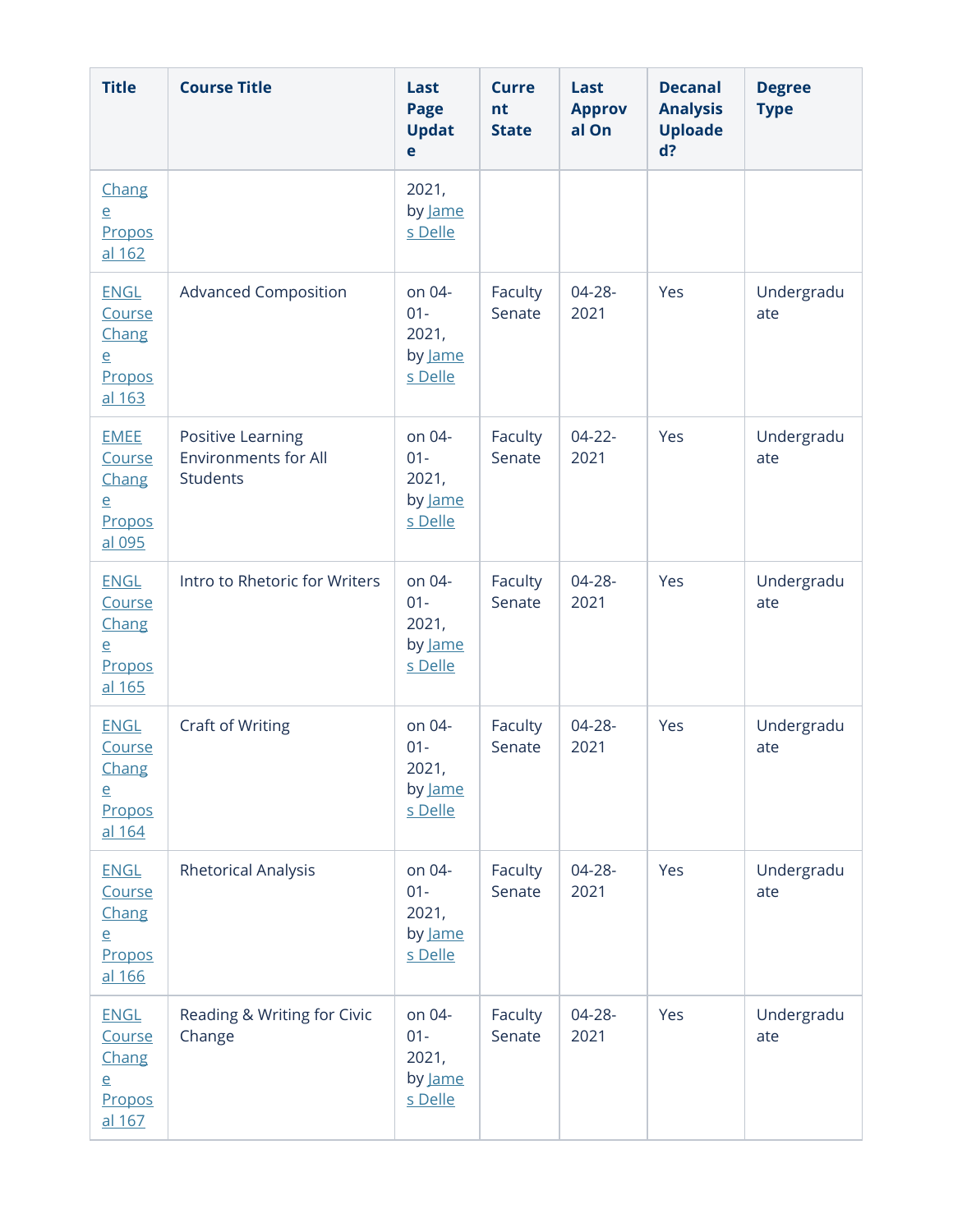| <b>Title</b>                                                         | <b>Course Title</b>                                      | Last<br>Page<br><b>Updat</b><br>e                      | <b>Curre</b><br>nt<br><b>State</b> | Last<br><b>Approv</b><br>al On | <b>Decanal</b><br><b>Analysis</b><br><b>Uploade</b><br>d? | <b>Degree</b><br><b>Type</b> |
|----------------------------------------------------------------------|----------------------------------------------------------|--------------------------------------------------------|------------------------------------|--------------------------------|-----------------------------------------------------------|------------------------------|
| <b>ENGL</b><br>Course<br>Chang<br>$\overline{e}$<br>Propos<br>al 168 | Intro to Writing Studies                                 | on 04-<br>$01 -$<br>2021,<br>by Jame<br>s Delle        | Faculty<br>Senate                  | $04 - 28 -$<br>2021            | Yes                                                       | Undergradu<br>ate            |
| <b>ENGL</b><br>Course<br>Chang<br>$\overline{e}$<br>Propos<br>al 169 | Web Writing and Content<br>Management                    | on 04-<br>$01 -$<br>2021,<br>by Jame<br>s Delle        | Faculty<br>Senate                  | $04 - 28 -$<br>2021            | Yes                                                       | Undergradu<br>ate            |
| <b>ENGL</b><br>Course<br>Chang<br>$\overline{e}$<br>Propos<br>al 170 | Digital Portfolio                                        | on 04-<br>$01 -$<br>2021,<br>by Jame<br>s Delle        | Faculty<br>Senate                  | $04 - 28 -$<br>2021            | Yes                                                       | Undergradu<br>ate            |
| <b>ENGL</b><br>Course<br>Chang<br>$\overline{e}$<br>Propos<br>al 171 | Writing in the Disciplines                               | on 04-<br>$01 -$<br>2021,<br>by <u>lame</u><br>s Delle | Faculty<br>Senate                  | $04 - 28 -$<br>2021            | Yes                                                       | Undergradu<br>ate            |
| <b>ENGL</b><br>Course<br>Chang<br>$\overline{e}$<br>Propos<br>al 173 | <b>Editing for Publication</b>                           | on 04-<br>$01 -$<br>2021,<br>by Jame<br>s Delle        | Faculty<br>Senate                  | 04-28-<br>2021                 | Yes                                                       | Undergradu<br>ate            |
| <b>ENGL</b><br>Course<br>Chang<br>$\overline{e}$<br>Propos<br>al 174 | <b>Creative Writing</b>                                  | on 04-<br>$01 -$<br>2021,<br>by Jame<br>s Delle        | Faculty<br>Senate                  | 04-28-<br>2021                 | Yes                                                       | Undergradu<br>ate            |
| <b>EMEE</b><br>Course<br>Chang<br>$\overline{e}$                     | <b>Methods for Teaching</b><br>English Language Learners | on 03-<br>$31 -$<br>2021,<br>by Laur                   | Faculty<br>Senate                  | 04-28-<br>2021                 | Yes                                                       | Graduate                     |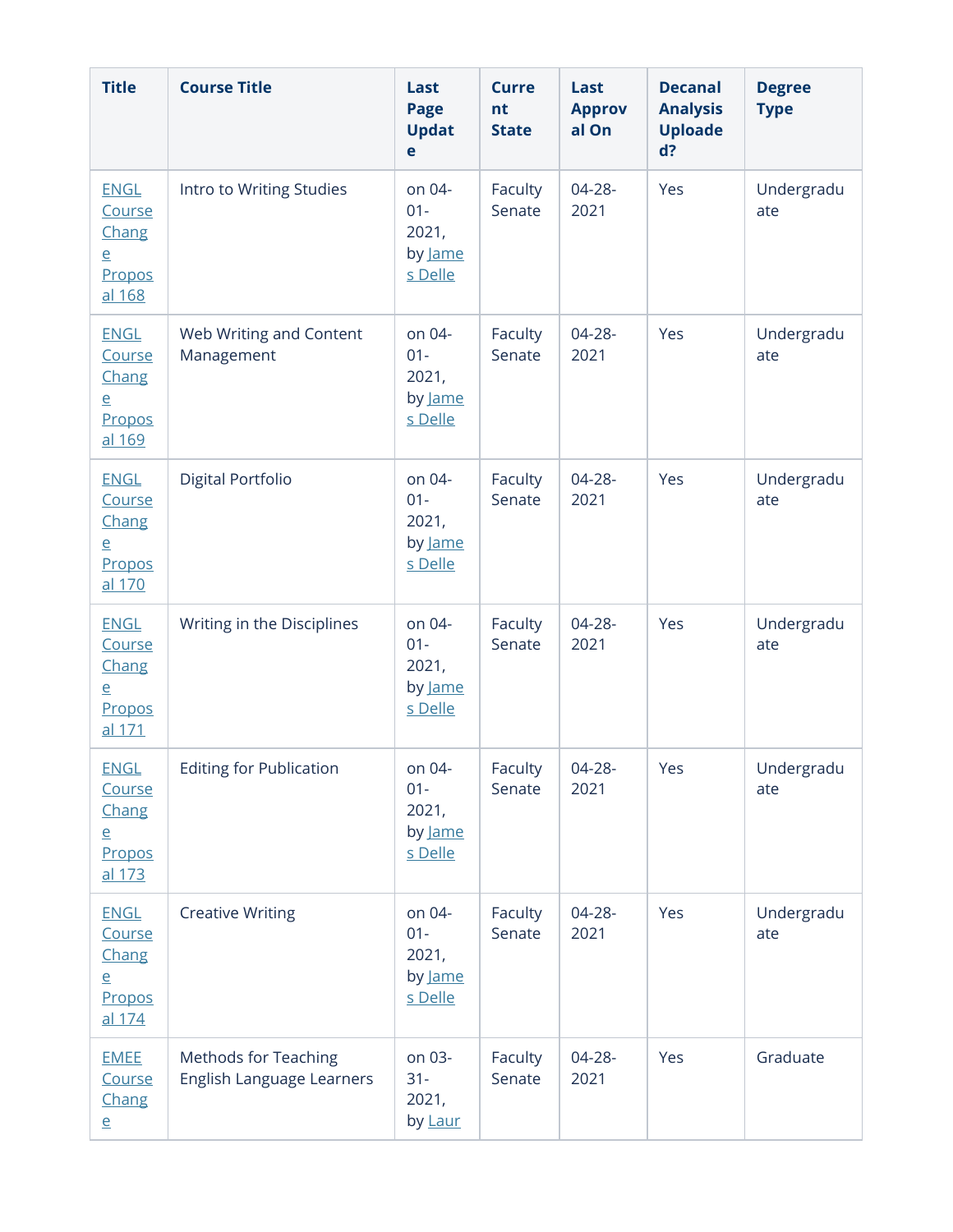| <b>Title</b>                                                         | <b>Course Title</b>                                                                  | Last<br><b>Page</b><br><b>Updat</b><br>e        | <b>Curre</b><br>nt<br><b>State</b> | Last<br><b>Approv</b><br>al On | <b>Decanal</b><br><b>Analysis</b><br><b>Uploade</b><br>d? | <b>Degree</b><br><b>Type</b> |
|----------------------------------------------------------------------|--------------------------------------------------------------------------------------|-------------------------------------------------|------------------------------------|--------------------------------|-----------------------------------------------------------|------------------------------|
| Propos<br>al 091                                                     |                                                                                      | en<br><b>Kaiser</b>                             |                                    |                                |                                                           |                              |
| <b>NURS</b><br><b>New</b><br>Course<br>Propos<br>al 071              | Nursing Leadership and<br>Administration                                             | on 03-<br>$29 -$<br>2021,<br>by Jame<br>s Delle | Faculty<br>Senate                  | $04 - 28 -$<br>2021            | Yes                                                       | Graduate                     |
| <b>NURS</b><br><b>New</b><br>Course<br>Propos<br>al 072              | Leading Quality and Safety                                                           | on 03-<br>29-<br>2021,<br>by Jame<br>s Delle    | Faculty<br>Senate                  | 04-28-<br>2021                 | Yes                                                       | Graduate                     |
| <b>NURS</b><br><b>New</b><br>Course<br>Propos<br>al 073              | Healthcare Financing and<br>Value-Based Care                                         | on 03-<br>$29 -$<br>2021,<br>by Jame<br>s Delle | Faculty<br>Senate                  | 04-28-<br>2021                 | Yes                                                       | Graduate                     |
| <b>NURS</b><br><b>New</b><br>Course<br>Propos<br>al 074              | Leading Others and<br>Organizations                                                  | on 03-<br>$29 -$<br>2021,<br>by Jame<br>s Delle | Faculty<br>Senate                  | $04 - 28 -$<br>2021            | Yes                                                       | Graduate                     |
| <b>NURS</b><br><b>New</b><br><b>Course</b><br>Propos<br>al 075       | Nursing Leadership<br>Practicum                                                      | on 03-<br>29-<br>2021,<br>by Jame<br>s Delle    | Faculty<br>Senate                  | $04 - 28 -$<br>2021            | Yes                                                       | Graduate                     |
| <b>ENGL</b><br>Course<br>Chang<br>$\overline{e}$<br>Propos<br>al 151 | African-American Literature<br>II: The Depression Through<br>the Black Arts Movement | on 03-<br>29-<br>2021,<br>by Jame<br>s Delle    | Faculty<br>Senate                  | $04 - 27 -$<br>2021            | Yes                                                       | Undergradu<br>ate            |
| <b>COMM</b><br><b>New</b><br>Course<br>Propos<br>al 087              | <b>Production Practicum</b>                                                          | on 03-<br>$29 -$<br>2021,<br>by Jame<br>s Delle | Faculty<br>Senate                  | $04 - 23 -$<br>2021            | Yes                                                       | Undergradu<br>ate            |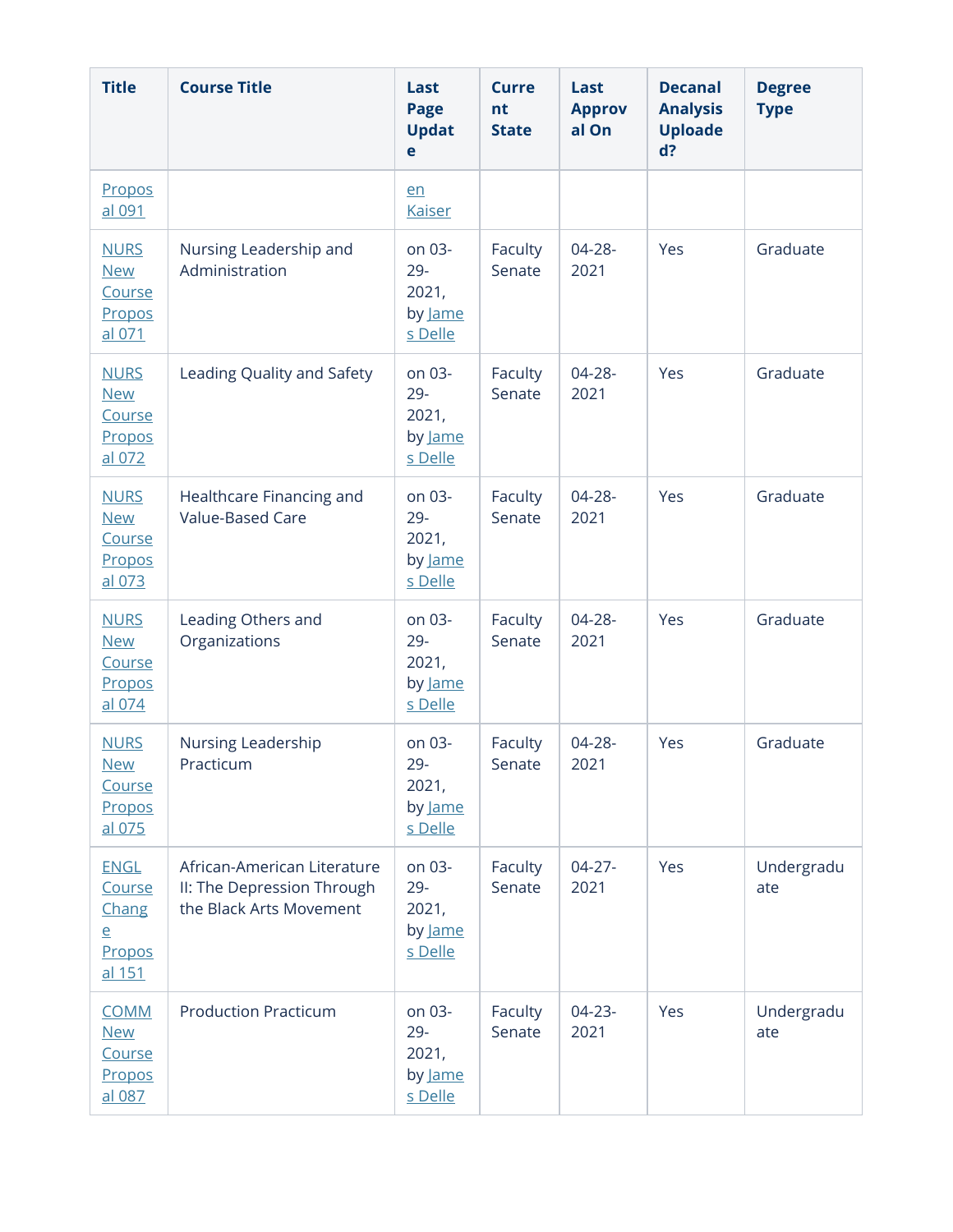| <b>Title</b>                                                         | <b>Course Title</b>                              | Last<br><b>Page</b><br><b>Updat</b><br>e        | <b>Curre</b><br>nt<br><b>State</b> | Last<br><b>Approv</b><br>al On | <b>Decanal</b><br><b>Analysis</b><br><b>Uploade</b><br>d? | <b>Degree</b><br><b>Type</b> |
|----------------------------------------------------------------------|--------------------------------------------------|-------------------------------------------------|------------------------------------|--------------------------------|-----------------------------------------------------------|------------------------------|
| <b>COMM</b><br><b>New</b><br>Course<br>Propos<br>al 086              | <b>Theatre Practicum</b>                         | on 03-<br>$29 -$<br>2021,<br>by Jame<br>s Delle | Faculty<br>Senate                  | $04 - 23 -$<br>2021            | Yes                                                       | Undergradu<br>ate            |
| <b>MATH</b><br>Course<br>Chang<br>$\overline{e}$<br>Propos<br>al 040 | <b>Transformational Geometry</b><br>for Teachers | on 03-<br>$29 -$<br>2021,<br>by Jame<br>s Delle | Faculty<br>Senate                  | $04 - 28 -$<br>2021            | Yes                                                       | Graduate                     |
| <b>COMM</b><br>Course<br>Chang<br>$\overline{e}$<br>Propos<br>al 056 | Small Group<br>Communication                     | on 03-<br>$29 -$<br>2021,<br>by Jame<br>s Delle | Faculty<br>Senate                  | $04 - 23 -$<br>2021            | Yes                                                       | Undergradu<br>ate            |
| <b>WSSD</b><br>Course<br>Chang<br>$\overline{e}$<br>Propos<br>al 048 | Wellness                                         | on 03-<br>$29 -$<br>2021,<br>by Jame<br>s Delle | Faculty<br>Senate                  | $04 - 22 -$<br>2021            | <b>No</b>                                                 | Undergradu<br>ate            |
| <b>COMM</b><br>Course<br>Chang<br>$\overline{e}$<br>Propos<br>al 076 | Persuasion                                       | on 03-<br>$23 -$<br>2021,<br>by Jame<br>s Delle | Faculty<br>Senate                  | $04 - 19 -$<br>2021            | Yes                                                       | Undergradu<br>ate            |
| <b>COMM</b><br>Course<br>Chang<br>$\overline{e}$<br>Propos<br>al 065 | Communication and<br><b>Conflict Management</b>  | on 03-<br>$23 -$<br>2021,<br>by Jame<br>s Delle | Faculty<br>Senate                  | $04-19-$<br>2021               | Yes                                                       | Undergradu<br>ate            |
| <b>COMM</b><br>Course<br>Chang<br>$\overline{e}$<br>Propos<br>al 082 | Introduction to Audio and<br>Video               | on 03-<br>$23 -$<br>2021,<br>by Jame<br>s Delle | Faculty<br>Senate                  | $04-19-$<br>2021               | Yes                                                       | Undergradu<br>ate            |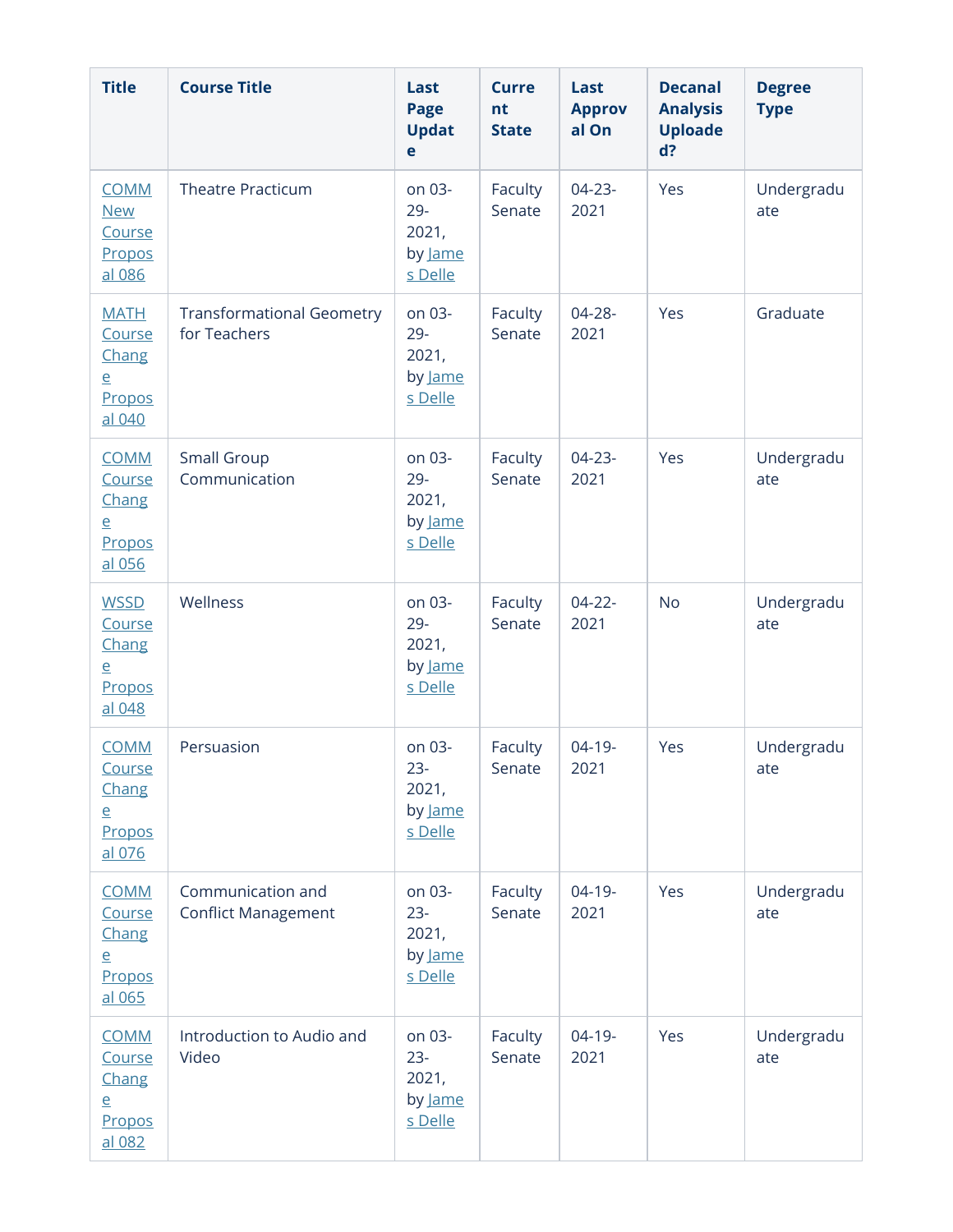| <b>Title</b>                                                         | <b>Course Title</b>                    | Last<br>Page<br><b>Updat</b><br>e                      | Curre<br>nt<br><b>State</b> | Last<br><b>Approv</b><br>al On | <b>Decanal</b><br><b>Analysis</b><br><b>Uploade</b><br>$d$ ? | <b>Degree</b><br><b>Type</b> |
|----------------------------------------------------------------------|----------------------------------------|--------------------------------------------------------|-----------------------------|--------------------------------|--------------------------------------------------------------|------------------------------|
| <b>ENGL</b><br>Course<br>Chang<br>e<br>Propos<br>al 150              | Comparative Literature I:<br>1850-1925 | on 03-<br>$23 -$<br>2021,<br>by Jame<br>s Delle        | Faculty<br>Senate           | $04 - 27 -$<br>2021            | Yes                                                          | Undergradu<br>ate            |
| <b>ENGL</b><br>Course<br>Chang<br>$\overline{e}$<br>Propos<br>al 152 | Poetry Seminar                         | on 03-<br>$23 -$<br>2021,<br>by Jame<br>s Delle        | Faculty<br>Senate           | $04 - 27 -$<br>2021            | Yes                                                          | Undergradu<br>ate            |
| <b>COMM</b><br>Course<br>Chang<br>$\overline{e}$<br>Propos<br>al 063 | Communicatn/Cultre/Com<br>munity       | on 03-<br>$23 -$<br>2021,<br>by <u>Jame</u><br>s Delle | Faculty<br>Senate           | $04 - 27 -$<br>2021            | Yes                                                          | Undergradu<br>ate            |

## Curriculum Proposals Requiring Approval

| <b>Title</b>                                           | <b>Program</b><br><b>Name</b>               | Last<br>Page<br><b>Update</b>                  | <b>Current</b><br><b>State</b> | Last<br><b>Approval</b><br>On | <b>Decanal</b><br><b>Analysis</b><br><b>Uploaded?</b> | <b>Degree Type</b> |
|--------------------------------------------------------|---------------------------------------------|------------------------------------------------|--------------------------------|-------------------------------|-------------------------------------------------------|--------------------|
| <b>Title</b>                                           | <b>Program</b><br><b>Name</b>               | Last<br>Page<br><b>Update</b>                  | Current<br><b>State</b>        | Last<br><b>Approval</b><br>On | <b>Decanal</b><br><b>Analysis</b><br><b>Uploaded?</b> | <b>Degree Type</b> |
| <b>COMM</b><br>Curriculum<br>Change<br>Proposal<br>057 | Communication<br><b>Studies</b>             | on 04-29-<br>2021,<br>by James<br><b>Delle</b> | Faculty<br>Senate              | $04 - 28 -$<br>2021           | Yes                                                   | Undergraduate      |
| <b>COMM</b><br>Curriculum<br>Change<br>Proposal<br>097 | Media Arts<br>Production                    | on 04-23-<br>2021,<br>by James<br><b>Delle</b> | Faculty<br>Senate              | $05 - 10 -$<br>2021           | <b>No</b>                                             | Undergraduate      |
| <b>BIOL</b><br>Curriculum<br>Change                    | <b>BS Biology -</b><br><b>Botany Option</b> | on 04-23-<br>2021,<br>by Betty-                | Faculty<br>Senate              | $04 - 23 -$<br>2021           | Yes                                                   | Undergraduate      |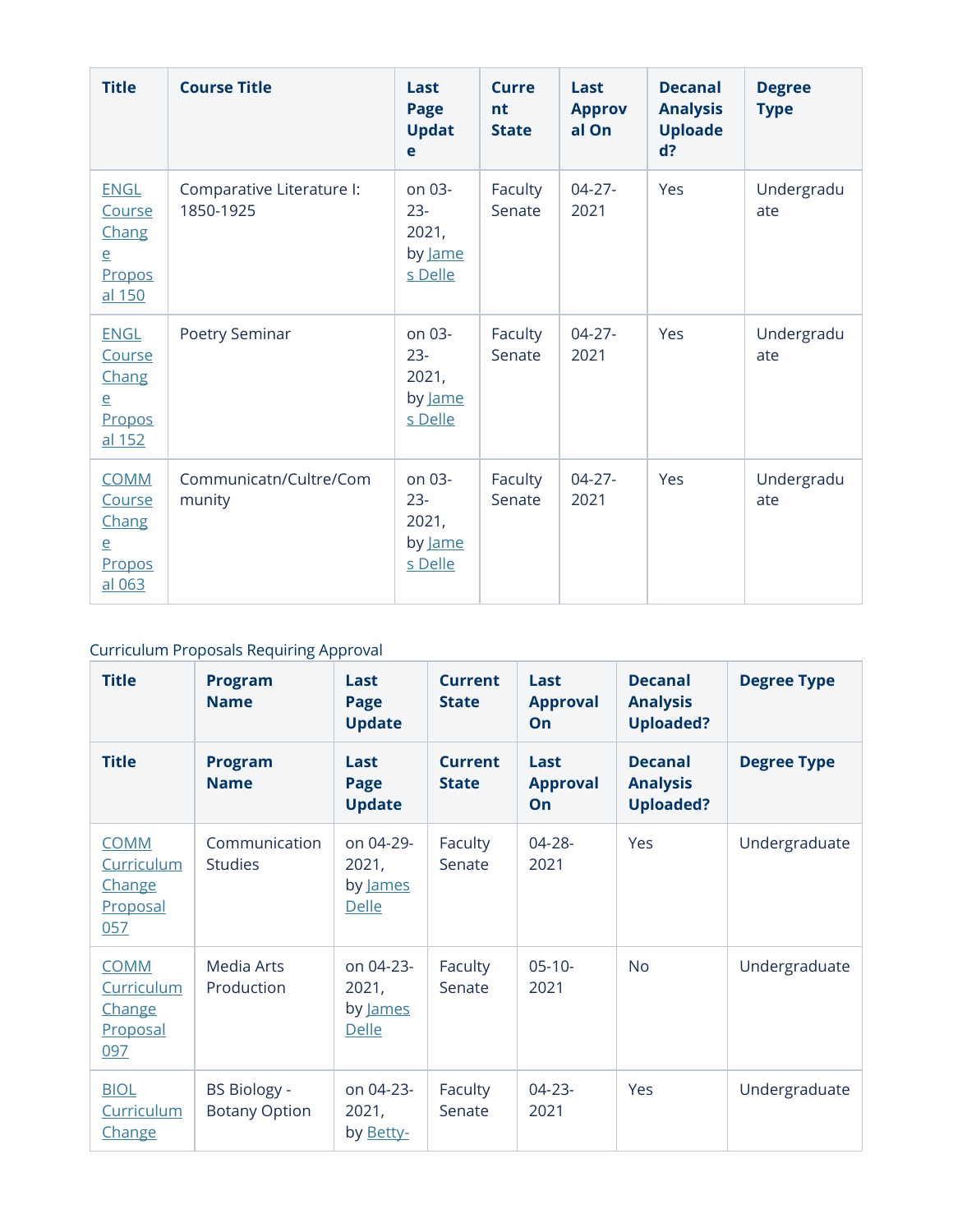| <b>Title</b>                                               | <b>Program</b><br><b>Name</b>                                                              | Last<br>Page<br><b>Update</b>                  | <b>Current</b><br><b>State</b> | Last<br><b>Approval</b><br>On | <b>Decanal</b><br><b>Analysis</b><br><b>Uploaded?</b> | <b>Degree Type</b> |
|------------------------------------------------------------|--------------------------------------------------------------------------------------------|------------------------------------------------|--------------------------------|-------------------------------|-------------------------------------------------------|--------------------|
| <b>Title</b>                                               | <b>Program</b><br><b>Name</b>                                                              | Last<br>Page<br><b>Update</b>                  | <b>Current</b><br><b>State</b> | Last<br><b>Approval</b><br>On | <b>Decanal</b><br><b>Analysis</b><br><b>Uploaded?</b> | <b>Degree Type</b> |
| Proposal<br>031                                            |                                                                                            | <u>lo</u><br><b>Bowers</b>                     |                                |                               |                                                       |                    |
| <b>COMM</b><br>Curriculum<br>Change<br>Proposal<br>094     | B.S. Speech<br>Communication                                                               | on 04-16-<br>2021,<br>by James<br>Delle        | Faculty<br>Senate              | $05-03-$<br>2021              | Yes                                                   | Undergraduate      |
| <b>SOWK</b><br><b>New</b><br>Curriculum<br>Proposal<br>041 | <b>School Social</b><br>Work<br>Certification                                              | on 04-13-<br>2021,<br>by Tiffany<br>Wright     | Faculty<br>Senate              | $04 - 28 -$<br>2021           | <b>No</b>                                             | Graduate           |
| <b>COMM</b><br>Curriculum<br>Change<br>Proposal<br>093     | <b>BS</b> in Speech<br>Communication<br>with option in<br>Theatre                          | on 04-12-<br>2021,<br>by James<br><b>Delle</b> | Faculty<br>Senate              | $05-03-$<br>2021              | Yes                                                   | Undergraduate      |
| <b>COMM</b><br>Curriculum<br>Change<br>Proposal<br>088     | B.A.<br>Entertainment<br>Technology                                                        | on 04-12-<br>2021,<br>by James<br>Delle        | Faculty<br>Senate              | $05-03-$<br>2021              | Yes                                                   | Undergraduate      |
| <b>CSCI</b><br>Curriculum<br>Change<br>Proposal<br>058     | Computer<br><b>Science Major</b>                                                           | on 04-08-<br>2021,<br>by James<br>Delle        | Faculty<br>Senate              | $05-05-$<br>2021              | Yes                                                   | Undergraduate      |
| <b>MUSI</b><br>Curriculum<br>Change<br>Proposal<br>089     | Bachelor of<br>Science in<br>Music Industry,<br>Music Audio<br>Technology<br>Concentration | on 04-08-<br>2021,<br>by James<br>Delle        | Faculty<br>Senate              | $05-03-$<br>2021              | Yes                                                   | Undergraduate      |
| <b>ENGL</b><br>Curriculum<br>Change                        | English, ESL<br>option and<br>Linguistics<br>option                                        | on 04-02-<br>2021,<br>by James<br>Delle        | Faculty<br>Senate              | $04 - 28 -$<br>2021           | Yes                                                   | Undergraduate      |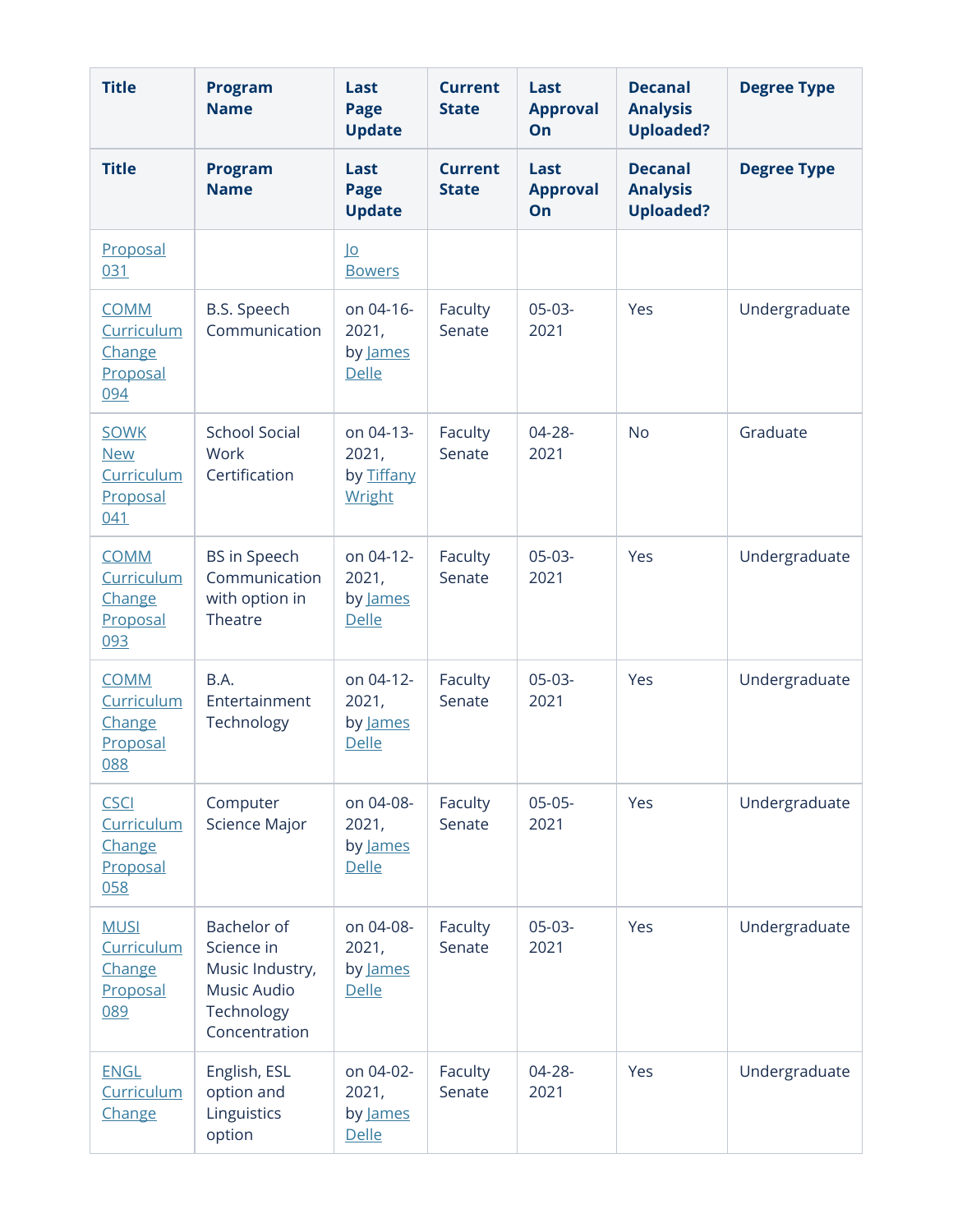| <b>Title</b>                                     | <b>Program</b><br><b>Name</b>                    | Last<br>Page<br><b>Update</b>                  | Current<br><b>State</b>        | Last<br><b>Approval</b><br>On | <b>Decanal</b><br><b>Analysis</b><br><b>Uploaded?</b> | <b>Degree Type</b> |
|--------------------------------------------------|--------------------------------------------------|------------------------------------------------|--------------------------------|-------------------------------|-------------------------------------------------------|--------------------|
| <b>Title</b>                                     | <b>Program</b><br><b>Name</b>                    | Last<br>Page<br><b>Update</b>                  | <b>Current</b><br><b>State</b> | Last<br><b>Approval</b><br>On | <b>Decanal</b><br><b>Analysis</b><br><b>Uploaded?</b> | <b>Degree Type</b> |
| Proposal<br>125                                  |                                                  |                                                |                                |                               |                                                       |                    |
| <b>EDFN New</b><br>Curriculum<br>Proposal<br>067 | Assessment,<br>Curriculum and<br><b>Teaching</b> | on 03-30-<br>2021,<br>by James<br>Delle        | Faculty<br>Senate              | $04 - 28 -$<br>2021           | <b>No</b>                                             | Graduate           |
| <b>NURS New</b><br>Curriculum<br>Proposal<br>051 | <b>MSN Nursing</b><br>Leadership<br><b>Track</b> | on 03-29-<br>2021,<br>by Kelly<br><b>Kuhns</b> | Faculty<br>Senate              | $04 - 28 -$<br>2021           | Yes                                                   | Graduate           |

IV. Proposed Curricular Frameworks for endorsement (None)

- Undergraduate Course Proposals (Chairperson: Dr. Ollie Dreon)
- Graduate Course Proposals (Chairperson: Dr. Tiffany Wright)
- V. Report of the Administrative Officer (Dr. Jim Delle and Ms. Alison Hutchinson)
- VI. APSCUF report

VII. Reports of the Faculty Senate Standing Committees

Please note that committee chairs wishing to report or share documents and be added to the agenda at a meeting should email me the Senate Chairperson (*jrobinson@millersville.edu*) the week prior to a meeting.

- Academic Outcomes and Assessment (AOAC) Chairperson: Robyn Davis
- Academic Policies (APC) Chairperson: Ankur Nandedkar, see attached documents
- Academic Standards Chairperson: Ryan Wagner
- Area Curriculum Committees (ACC)
	- 1) Arts & Humanities: Becky McDonah
	- 2) Education & Human Services: Lauren Kaiser
	- 3) Social Sciences: David Owen
	- 4) Science & Technology: Betty-Jo Legutko
- Commencement Speaker:
- Cooperative Education Chairperson: Lexi Hutto (\*updated AY 19/20)
- Educator of the Year Committee (EDOY): Ex-Officio chair, Shaun Cook, see attached document
- Faculty Senate Bylaws Chairperson: Aimee Miller (\*)
- Financial Aid: Dwight Horsey
- General Education Review Committee (GERC) Chairperson: Carrie Smith
- Graduate Course & Program Review Committee (GCPRC) Chairperson: Tiffany Wright
- Honorary Degree: Alice McMurray
- Joint Senate Conference Committee Chairperson: Shaun Cook
- Judicial Board:
- Multidisciplinary Programs Curriculum Committee Chairperson: Duane Hagelgans
- Noonan Fund: Rene Munoz
- Undergraduate Course & Program Review Committee (UCPRC) Chairperson: Ollie Dreon